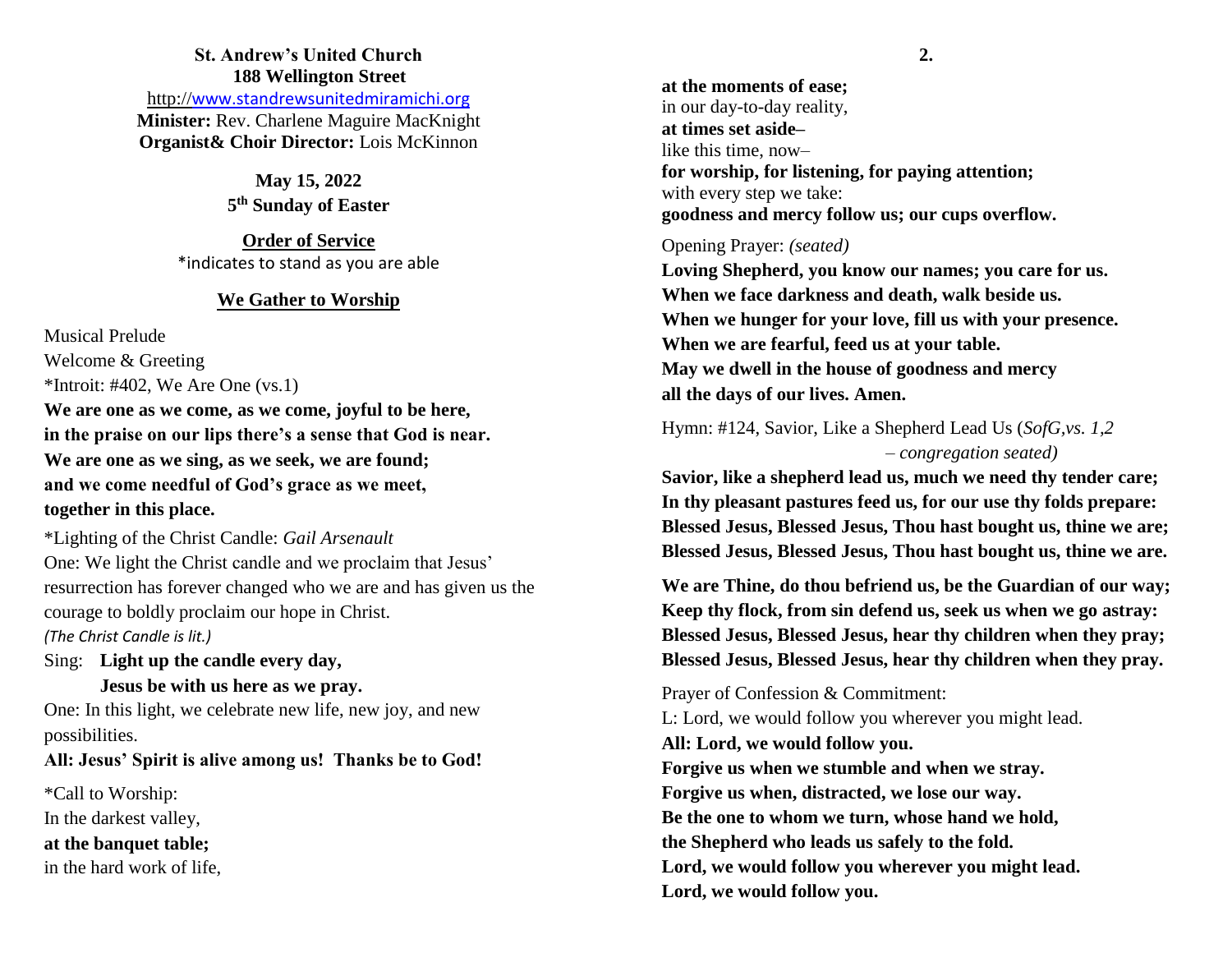Words of Assurance:

This is the good news in Jesus Christ: God loves us more than we love ourselves. God forgives us and sets us free to love others. **Thanks be to God! Amen.**

# Choir Special Music: "Shepherd of Love"

Announcements of the Life & Work of the Church

#### **The Word Proclaimed**

L: In scripture, God speaks to each of us. **All: Let us listen for the word of God.**

N.T. Scripture: Revelation 7:9-17 – *Colleen Dickson* Psalm 23 *(sung - #747VU – cong. seated)*

Gospel: John 10:22-30

Reflection on the Word

#### **We Respond to the Word**

Choir Special Music: "Are You a Shepherd?"

Prayers of the People & The Lord's Prayer: Loving Shepherd,

**You lead and guide, you walk alongside;**

You prepare, you feed, you call, all of your sheep,

**even those of us who are lost, those of us who stray constantly, those of us who stay close to your comforting staff.**

We are grateful for the lush green pastures of our lives,

**and we pause now to offer our thanksgivings for the goodness in our lives …** *(silent prayers)*

There are so many who walk in the shadows of fear and suffering and despair,

**and we pause now, to offer our prayers for the broken and bleeding places in this world…** *(silent prayers)*

We also offer our prayers for the sheep of our own flocks,

# **in our families and friends, in this our church and our community…** *(silent prayers and names from Prayer Book)*

Help us to discern needs and work to fulfill them. Strengthen and unify our congregation and show us how we can be the disciples you envision us to be.

**Return the sick to health and well-being and relieve the suffering of those who have lost loved ones. Be with those who hunger for friendship; give hope to all who are unable to find meaningful employment; and reassure those who fear the challenges of old age.**

O Loving Shepherd, we have all we need, as we live in You. **In all the comings and goings of our living, guide us into your** 

**paths of right relationships and make us instruments of your peace and grace.** 

In Jesus' name we pray, continuing as he taught: **Our Father, who art in heaven … Amen.**

#### **Offering**

\*Offertory Choral Response: #539

**God of all good our gifts we bring to you, Use them your Holy purpose to fulfil. Tokens of love and pledges brought anew, That our whole life is offered to your will.**

## **\***Offertory Prayer:

**Holy One, we offer our gifts, presented here and by PAR or etransfer, with gratitude for the many ways you care for us. Use them, and our very lives, to share life and love in abundance. Amen.**

 $*$ Hymn: #135 (SofG), Trust and Obey (vs. 1,3,4)

**4.**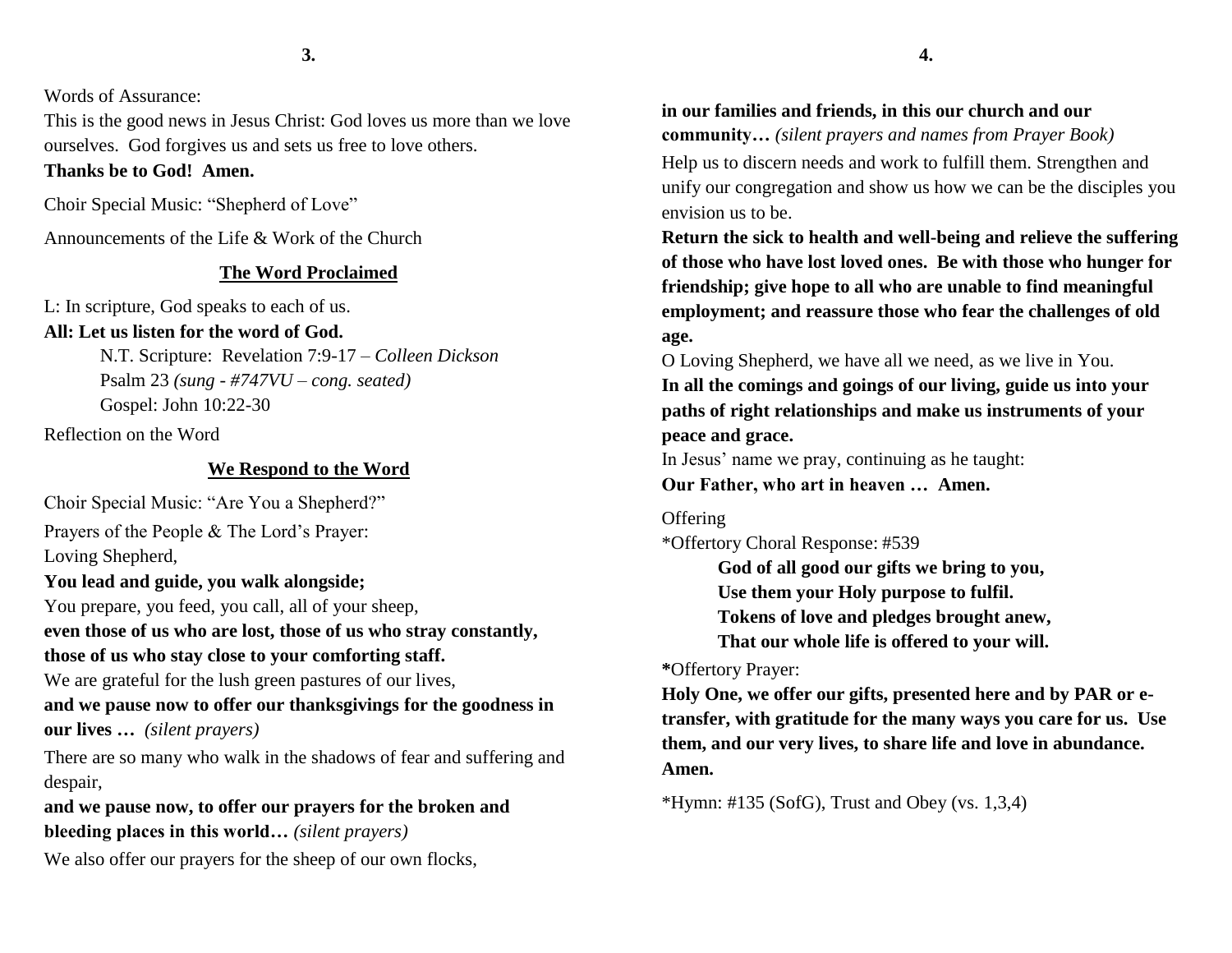\*Commissioning & Benediction:

**We go now, trusting in the good shepherd, committed to loving, not just in words, but in truth and action.** Believe in the name of Jesus, and love one another always, just as he has commanded us.

## **We go in peace to love and serve our God.**

May God be at your side, even in valleys of death. May Christ Jesus be the cornerstone of your life. And may the Holy Spirit abide in you and tend you with love and mercy all the days of your life.

# **Amen.**

Choral Blessing:

**Go now in peace. Never be afraid. God will go with you each hour of every day. Go now in faith, steadfast, strong and true. Know God will guide you in all you do. Go now in love, and show you believe. Reach out to others so all the world can see. God will be there watching from above. Go now in peace, in faith, and in love.**

# Musical Postlude

**We gratefully acknowledge the dedication of the bulletins in loving memory of Brian Hicks (April 24, 2015) by parents, Dave & Brenda Hicks, sister, Charlene and brother-in-law Stacey.**

#### **Memorials**

In loving memory of **Phyllis Comeau,** a donation to Local Funds has been received from Marjorie MacPhee.

**Greeters: May 15 –** Gail Arsenault & Liz Taylor**/May 22 –** Jacob & Nicholas Rose/**May 29** – Emma & Abby Sweezey **Sound System: May 15** – Brian Savoy/**May 22** – John MacKnight/ **May 29** – Ernie MacLean

**Power Point**: **May 15** – Debbie Benson/**May 22** – Mary Reynolds/**May 29** – Lynn MacPhee **Offering Counters: May 15** – Dennis & Judy Morrison/**May 22** – Brian Savoy, Debbie Stymiest/**May 29** – Lynn MacPhee, Carol Johnston

## **This Week:**

**Tuesday, May 17th –** 1:30 p.m. – *General UCW meeting and all UCW members are encouraged to attend* **Saturday, May 21st** *-* 2:00 p.m*. – Memorial Service for Alice MacPhee. UCW and the Sunday Brunch Group are asked to sit as a body.* 

# **Upcoming Week:**

**Wednesday, May 25th** – 10:00 a.m. *– Church Council Meeting* **Thursday, May 26th** – 6:00 p.m**.** *– Lesley Daigle gathering for a potluck supper at Colleen Dickson's house 79 Percy Kelly Drive, Unit 121*

**Saturday, May 28th –** 9:00 a.m. **–** *Men's Breakfast Meeting at the Portage Restaurant. Ladies are invited to attend.*

**-**10:30 a.m. **–** *Men's Choir practice*

A **congregational meeting** for St. Andrew's United Church (Chatham Pastoral Charge) is scheduled for **Wednesday, May 25, 2022 at 6:30 p.m.** in the sanctuary. The purpose of this meeting is to receive the recommendation of the Search Committee for a new minister and to vote on issuing a call to that minister to serve our congregation. This meeting is extremely important! Please plan to attend. – Cynthia Duplessie, Chair of Council

*Please Save the Date: Rev. Charlene's Retirement Party, Saturday,* June  $11<sup>th</sup>$  from 2:00 p.m. till 4:00 p.m. this is for our congregation to have some special time with Rev. Charlene and wish her well on her retirement. Please plan to attend. Another day will be planned for Rev. Charlene to receive visitors from outside the congregation and that date will be announced.